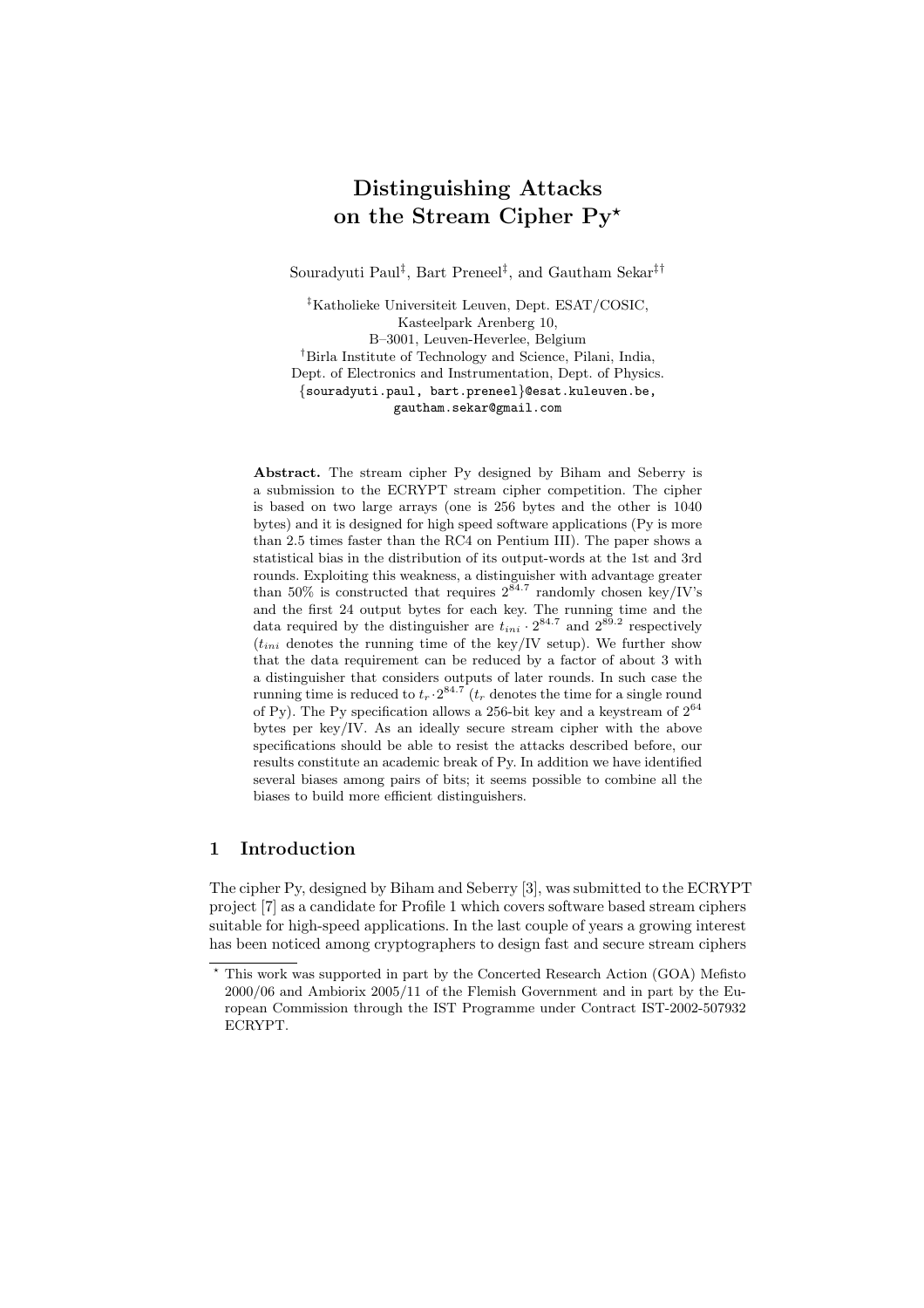because of weaknesses being found in many de facto standards such as RC4 and also due to the failure of the NESSIE project [12] to find a stream cipher that met its very stringent security requirements. The current stream cipher, namely Py, is one of the attempts in this direction.

Py is the most recent addition to the class of stream ciphers whose design principles are motivated by that of RC4 (see [9, 10, 13–15]). Like RC4, Py also uses the technique of random shuffle to update the internal state. In addition, Py uses a new technique of rotating all array elements in every round with a minimal running time. The high performance (it is 2.5 times faster than the RC4 on Pentium III) and its apparent security make this cipher very attractive for selection to the Profile 1 of the ECRYPT project.

This paper identifies several biased pairs of output bits of Py at rounds t and  $t + 2$  (where  $t > 0$ ). The weaknesses originate from the non-uniformity of the distributions of carry bits in modular addition used in Py. Using those biases, we have constructed a class of distinguishers. We show that the best of them works successfully with  $2^{84.7}$  randomly chosen key/IV's, the first 24 bytes for each key (i.e., a total of  $2^{89.2}$  bytes) and running time  $t_{ini} \cdot 2^{84.7}$  where  $t_{ini}$  is the running time of the key/IV setup of Py. We also show that a simple adjustment to the above distinguisher reduces the number of key/IV's, the data complexity and the running time to  $2^{28.7}$ , a total of  $2^{87.7}$  bytes and  $t_r \cdot 2^{84.7}$  respectively, where  $t_r$  is the running time of a single round of Py. Note that the allowable key-size and keystream length of Py are  $256$  bits and  $2^{64}$  bytes respectively. Therefore, these results imply that – even if our attack has a larger total complexity –  $Py$ fails to provide the security level expected from an ideal stream cipher with the parameter sizes of Py. Therefore, we believe that our results present a theoretical break of the cipher; see Sect. 9 for an elaborate discussion on this issue. It is important to note that the weaknesses of Py which are described in this paper, still cannot be implemented in practice in view of the its high time complexity. However, the individual distinguishers open the possibility to combine them in order to generate more efficient distinguishers.

# 2 Description of Py

Py is a synchronous stream cipher which normally uses a 32-byte key (however, the key can be of any size from 1 byte to 256 bytes) and a 16-byte initial value or IV (IV can also be of any size from 1 byte to 64 bytes). The allowable keystream length per key/IV is  $2^{64}$  bytes. Py works in three phases – a key setup algorithm, an IV setup algorithm and a round function which generates two output-words (each output-word is 4 bytes long). The internal state of Py contains two S-boxes Y, P and a variable s. Y contains 260 elements each of which is 32 bits long. The elements of Y are indexed by  $[-3, -2, \ldots, 256]$ . P is a permutation of the elements of {0, ..., 255}. The main feature of the stream cipher Py is that the S-boxes are updated like 'rolling arrays' [3]. The technique of 'rolling arrays' means that, in each round of Py,  $(i)$  one or two elements of the S-boxes are updated (line 1 and 7 of Algorithm 1) and (ii) all the elements are cyclically rotated by one position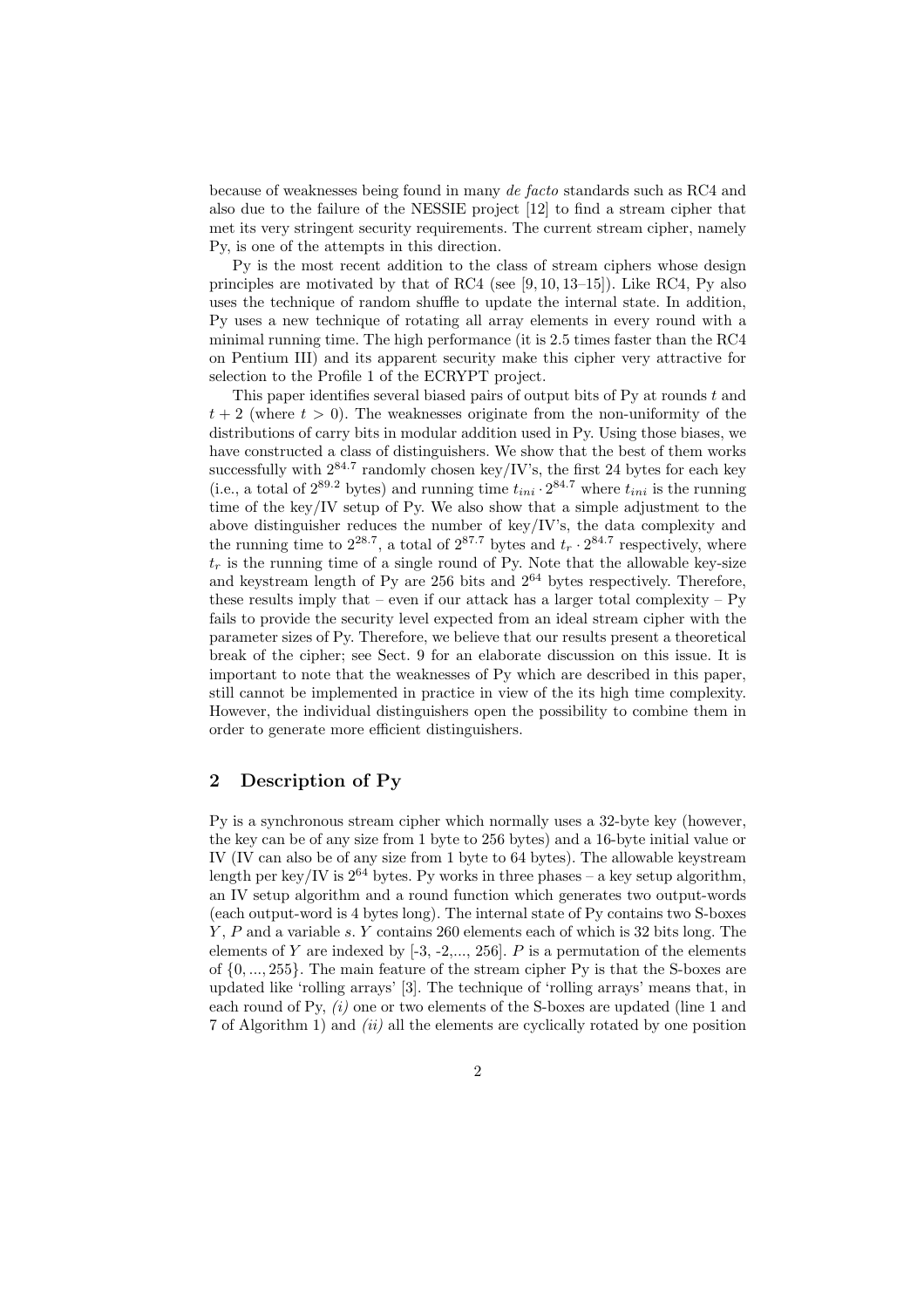toward the left (line 2 and 8 of Algorithm 1). In our analysis, we have assumed that, after the key/IV setup,  $Y$ ,  $P$  and the variable  $s$  are uniformly distributed and independent. Under this assumption we analyzed the round function of Py (or Pseudorandom Bit Generation Algorithm) which is described in Algorithm 1. See [3] for a detailed description of the key/IV setup algorithms.

The inputs to Algorithm 1 are  $Y[-3, ..., 256]$ ,  $P[0, ..., 255]$  and s, which are obtained after the key/IV setup. Lines 1 and 2 describe how  $P$  is updated and rotated. In the update stage, the 0th element of  $P$  is swapped with another element in  $P$ , which is accessed indirectly, using  $Y[185]$ . The next step involves a cyclic rotation by one position, of the elements in  $P$ . This implies that the entry in  $P[0]$  becomes the entry in  $P[255]$  in the next round and the entry in  $P[i]$ becomes the entry in  $P[i-1]$  ( $\forall i \in \{1, 2, ..., 255\}$ ). Lines 3 and 4 of Algorithm 1 indicate how s is updated and its elements rotated. Here, the ' $ROTL32(s, x)$ ' function implies a cyclic left rotation of  $s$  by  $x$  bit-positions. The output-words (each 32-bit) are generated in lines 5 and 6. The last two lines of the algorithm explain the update and rotation of the elements of  $Y$ . The rotation of  $Y$  is carried in the same manner as the rotation of P.

### Algorithm 1 Single Round of Py

**Input:**  $Y[-3, ..., 256]$ ,  $P[0, ..., 255]$ , a 32-bit variable *s* Output: 64-bit random output /\*Update and rotate  $P^*$ 1: swap  $(P[0], P[Y[185] \& 255])$ ; 2: rotate  $(P)$ ;  $/*$  Update s<sup>\*</sup> 3:  $s+ = Y[P[72]] - Y[P[239]]$ ; 4:  $s = ROTL32(s, ((P[116] + 18) \& 31));$  $/*$  Output 8 bytes (least significant byte first)\*/ 5: output  $((ROTL32(s, 25) \oplus Y[256]) + Y[P[26]]);$ 6: output (( s ⊕Y[-1]) + Y[P[208]]); /\* Update and rotate  $Y^*/$ 7:  $Y[-3] = (ROTL32(s, 14) \oplus Y[-3]) + Y[P[153]];$ 8:  $rotate(Y);$ 

#### 2.1 Notation and Convention

As Py uses different types of internal and external states (e.g. integer arrays, 32 bit integer) and they are updated every round, it is important to denote all the states and rounds in a simple but consistent way. In every round of Py, the S-box P and the variable s are updated before the output generation (see Algorithm 1). The other S-box, namely  $Y$ , is updated after the output generation.

1. In the beginning of any round  $i$ , the components of the internal state are denoted by  $P_{i-1}, s_{i-1}$  but  $Y_i$ .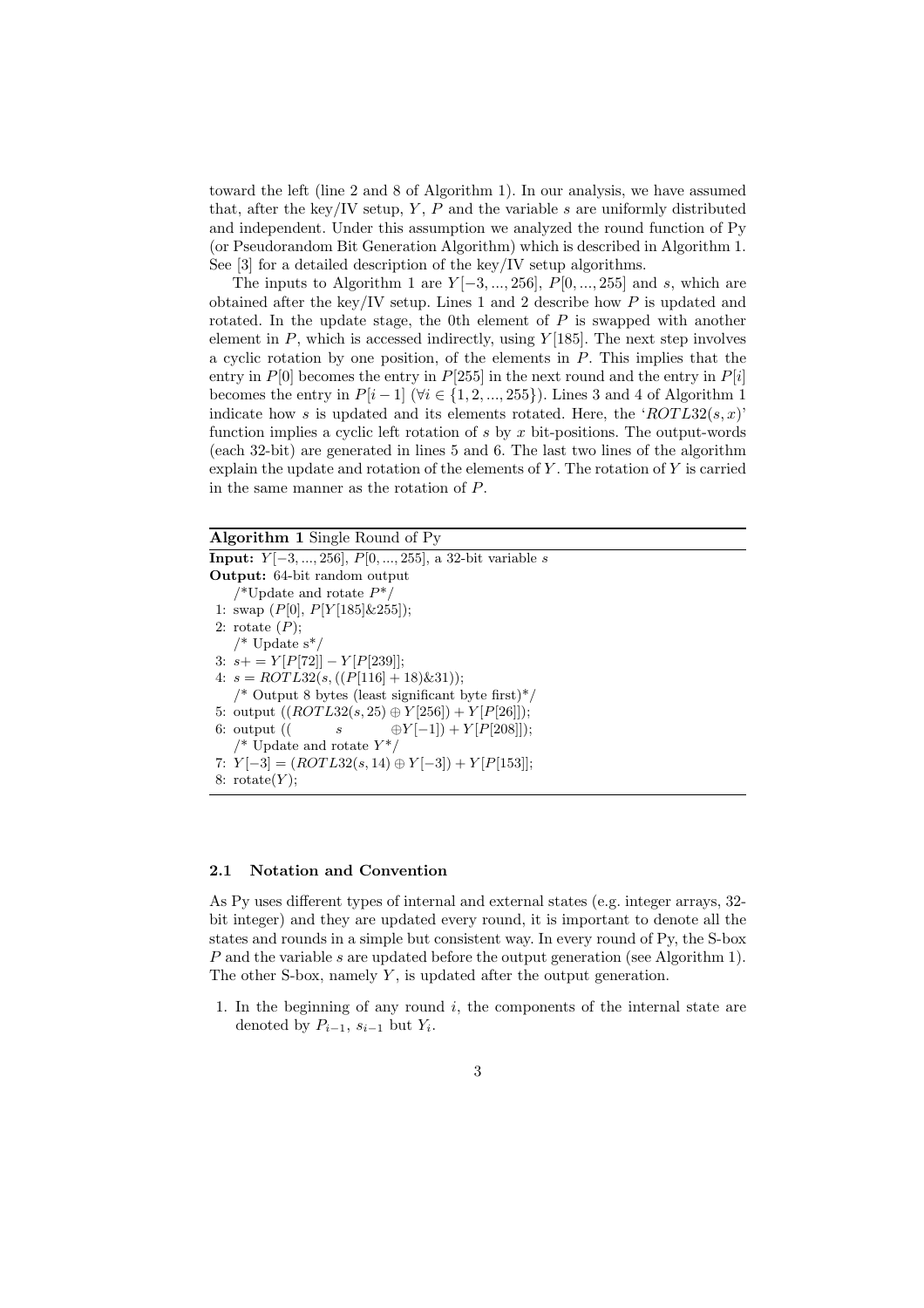- 2. At the end of any round i, the internal state is updated to  $P_i$ ,  $s_i$  and  $Y_{i+1}$ . (If the above two conventions are followed, we have  $P_i$ ,  $s_i$  and  $Y_i$  in the formulas for the generation of the output-words in round  $i$  (line 5 and 6 of Algorithm 1)).
- 3. The nth element of the arrays  $Y_i$  and  $P_i$ , are denoted by  $Y_i[n]$  and  $P_i[n]$ respectively. The jth bit of  $Y_i[n], P_i[n]$  and  $s_i$  are denoted by  $Y_i[n]_{(j)}, P_i[n]_{(j)}$ and  $s_{i(j)}$  respectively (following the convention that the least significant bit is the 0th bit).
- 4. The output-words generated in line 5 and line 6 of Algorithm 1 are referred to as the '1st output-word' and the '2nd output-word' respectively.
- 5.  $O_{l,m}$  denotes the *l*th  $(l \in \{1,2\})$  output-word generated in the *m*th round of Py.  $O_{l,m(j)}$  denotes the jth bit of  $O_{l,m}$ . For example,  $O_{1,3(5)}$  denotes the 5th bit of the 1st output-word in round 3.
- 6. The '+' operator denotes *addition modulo*  $2^{32}$  except when it is used to increment elements of P (particularly in expressions of the form  $P_i[n] =$  $P_i[m] + 1$ , where '+' denotes *addition over*  $\mathbb{Z}$ ). Similarly, '-' and ' $\oplus$ ' denote subtraction modulo  $2^{32}$  and bitwise exclusive-or.
- 7. P[A] denotes the probability of occurrence of the event A.
- 8. [a, b] denotes the set of all integers between a and b including both.
- 9. A Pseudorandom Bit Generator will be denoted by PRBG.

### 2.2 Assumption

We assume that the key setup and the IV setup algorithms of Py are perfect, i.e., after the execution of them, the permutation  $P$ , the elements of  $Y$  and the  $s$  are uniformly distributed and independent. When we are interested in the analysis of the mixing of bits of the internal state by the PRBG, the above assumption is reasonable, particularly when it is difficult to derive any relation between inputs and outputs of the key/IV setup algorithm. Apart from that the assumption is in agreement with a claim made in Sect. 6.4 of  $[3]$  that the key/IV setup leaks no statistical information on the internal state.

### 3 Motivational Observation

Our main observation is that, if certain conditions on the elements of the S-box P are satisfied then the least significant bit (lsb) of the 1st output-word at the 1st round is equal to the lsb of the 2nd output-word at the 3rd round.

**Theorem 1.**  $O_{1,1(0)} = O_{2,3(0)}$  if the following six conditions on the elements of the S-box P are simultaneously satisfied.

- 1.  $P_2[116] \equiv -18 \pmod{32}$  (event A),
- 2.  $P_3[116] \equiv 7 \pmod{32}$  (event B),
- 3.  $P_2[72] = P_3[239] + 1$  (event C),
- 4.  $P_2[239] = P_3[72] + 1$  (event D),
- 5.  $P_1[26] = 1$  (event E),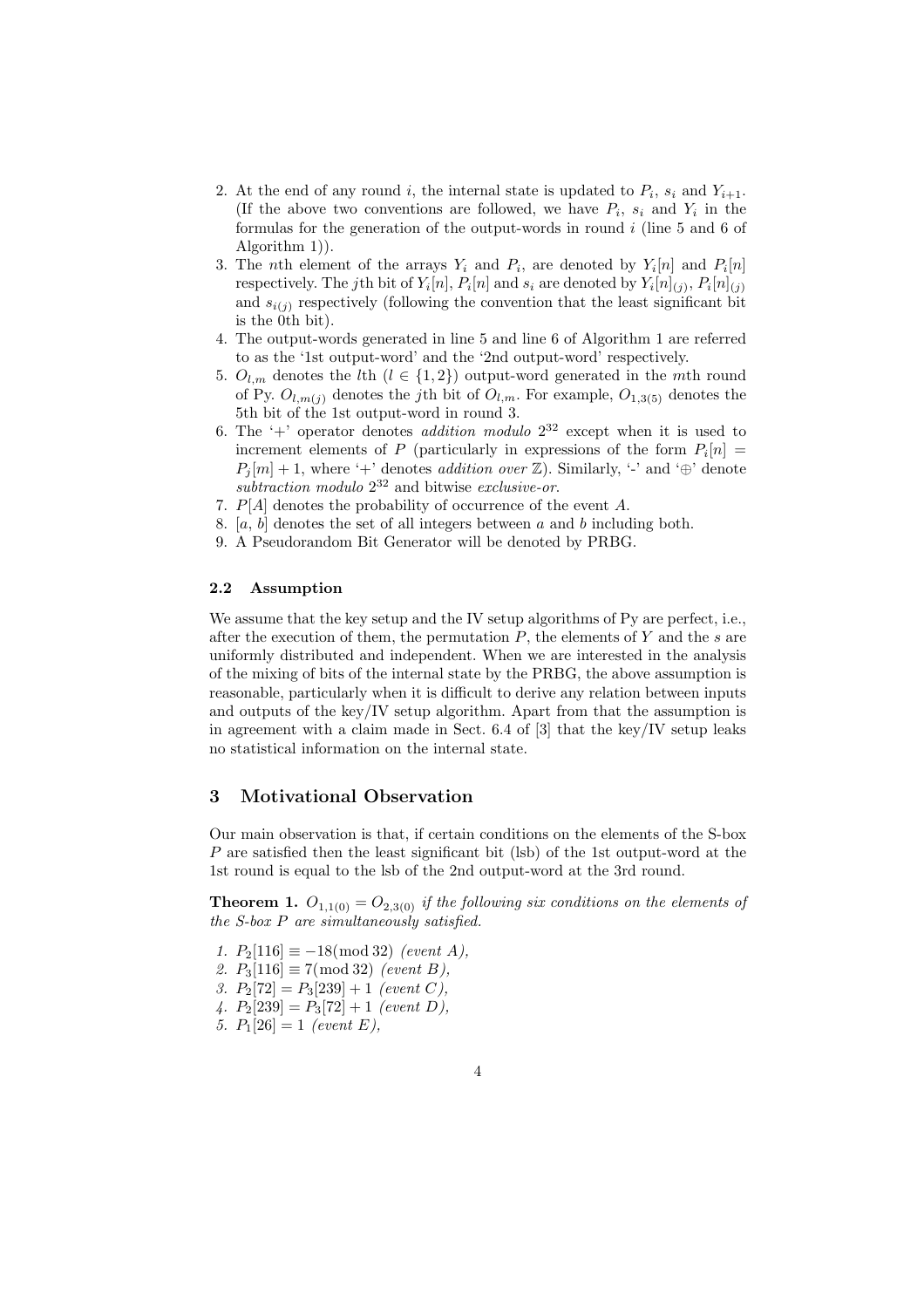

(c) Y after the second round

**Fig. 1.** (a)  $P_1[26] = 1$  (condition 5): G and H are used in  $O_{1,1}$ , (b)  $Y_2$  (i.e., Y after the  $1^{st}$  round), (c)  $P_3[208] = 254$  (condition 6): G and H are used in  $O_{2,3}$ 

6.  $P_3[208] = 254$  (event F).

*Proof.* The formulas for the  $O_{1,1}$ ,  $O_{2,3}$  and  $s_2$  are given below (see Sect. 2):

$$
O_{1,1} = (ROTL32(s_1, 25) \oplus Y_1[256]) + Y_1[P_1[26]], \tag{1}
$$

$$
O_{2,3} = (s_3 \oplus Y_3[-1]) + Y_3[P_3[208]], \qquad (2)
$$

$$
s_2 = \text{ROTL32}(s_1 + Y_2[P_2[72]] - Y_2[P_2[239]], ((P_2[116] + 18) \text{ mod } 32)). \tag{3}
$$

• Condition 1 (i.e.,  $P_2[116] \equiv -18 \pmod{32}$ ) reduces (3) to

 $s_2 = s_1 + Y_2[P_2[72]] - Y_2[P_2[239]]$ .

• Condition 2 (i.e.,  $P_3[116] \equiv 7 \pmod{32}$ ) together with Condition 1 implies

 $s_3 = ROTL32((s_1 + Y_2[P_2[72]] - Y_2[P_2[239]] + Y_3[P_3[72]] - Y_3[P_3[239]]), 25).$ 

• Condition 3 and 4 (that is,  $P_2[72] = P_3[239] + 1$  and  $P_2[239] = P_3[72] + 1$ ) reduce the previous equation to

$$
s_3 = ROTL32(s_1, 25). \tag{4}
$$

From  $(1)$ ,  $(2)$ ,  $(4)$  we get:

$$
O_{1,1} = (ROTL32(s_1, 25) \oplus Y_1[256]) + Y_1[P_1[26]], \qquad (5)
$$

$$
O_{2,3} = (ROTL32(s_1, 25) \oplus Y_3[-1]) + Y_3[P_3[208]].
$$
\n(6)

In Fig. 1, conditions 5 and 6 are described. According to the figure,

$$
H = Y_1[P_1[26]] = Y_3[-1], \tag{7}
$$

$$
G = Y_1[256] = Y_3[P_3[208]]\,. \tag{8}
$$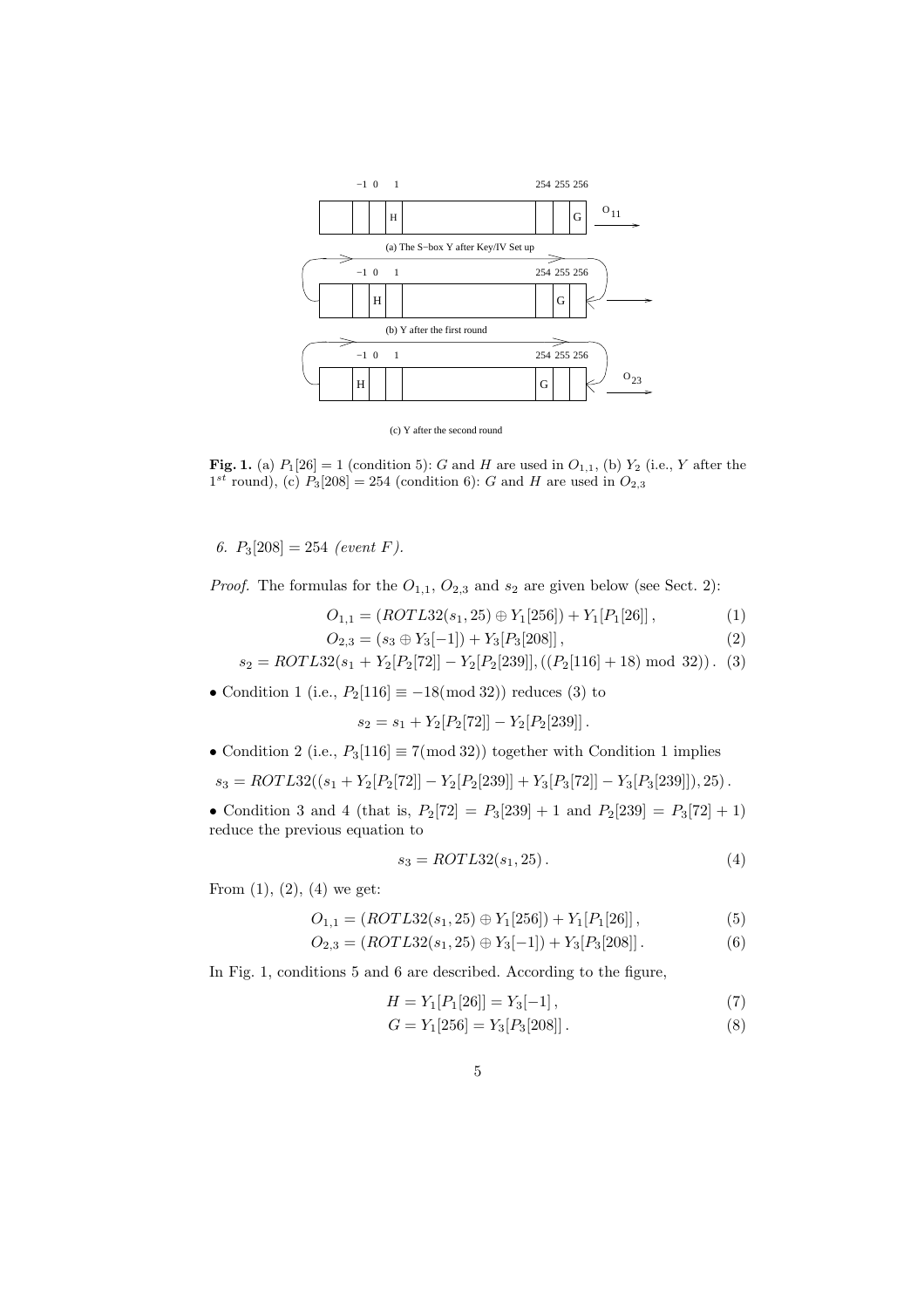Applying  $(7)$  and  $(8)$  in  $(5)$  and  $(6)$  we get,

$$
O_{1,1(0)} \oplus O_{2,3(0)} = Y_1[256]_{(0)} \oplus Y_1[P_1[26]]_{(0)} \oplus Y_3[-1]_{(0)} \oplus Y_3[P_3[208]]_{(0)} = 0.
$$
  
This completes the proof.

### 4 Bias in the Distribution of the 1st and the 3rd Outputs

In this section, we shall compute  $P[O_{1,1(0)} \oplus O_{2,3(0)} = 0]$  using the results of Sect. 3. We now recall the six events (or conditions)  $A, B, C, D, E, F$  as described in Theorem 1. First, we shall compute  $P[A \cap B \cap C \cap D \cap E \cap F]$ . The elements involved in the calculation of the probability are  $P_1[26]$ ,  $P_2[72]$ ,  $P_2[116]$ ,  $P_2[239]$ ,  $P_3[72], P_3[116], P_3[208],$  and  $P_3[239]$ . Now we observe that Algorithm 1 ensures that all the above elements occupy unique indices in round 1. We calculate the probabilities step by step using Bayes' rule under the assumption described in Sect. 2.2.

- 1.  $P[E] = \frac{1}{256}$ ,
- 2.  $P[E \cap F] = P[F|E] \cdot P[E] = \frac{1}{255} \cdot \frac{1}{256}$ ,
- 3.  $P[A \cap E \cap F] = P[A|E \cap F] \cdot P[E \cap F] = \frac{8}{254} \cdot \frac{1}{255} \cdot \frac{1}{256}$ ,
- 4.  $P[A \cap B \cap E \cap F] = P[B | A \cap E \cap F] \cdot P[A \cap E \cap F] = \frac{8}{253} \cdot \frac{8}{254} \cdot \frac{1}{255} \cdot \frac{1}{256}$ ,
- 5. Similarly,  $P[A \cap B \cap C \cap E \cap F] = \frac{247}{251 \cdot 252} \cdot \frac{8}{253} \cdot \frac{8}{254} \cdot \frac{1}{255} \cdot \frac{1}{256}$ ,
- 6.  $P[A \cap B \cap C \cap D \cap E \cap F] \approx \frac{244}{249 \cdot 250} \cdot \frac{247}{251 \cdot 252} \cdot \frac{8}{253} \cdot \frac{8}{254} \cdot \frac{1}{255} \cdot \frac{1}{256} \approx 2^{-41.9}$ .

Under the assumption of randomness and uniformity of the distributions of the S-box elements and of  $s$  after the key/IV setup, if any of the six events  $-$  described in Theorem 1 – does not occur then  $P[O_{1,1(0)} \oplus O_{2,3(0)} = 0] = \frac{1}{2}$  (see Appendix A for a justification for that). That is,

$$
P[O_{1,1(0)} \oplus O_{2,3(0)} = 0 | (A \cap B \cap C \cap D \cap E \cap F)^c] = \frac{1}{2}.
$$

We denote the event  $A \cap B \cap C \cap D \cap E \cap F$  by L and its complement by  $L^c$ . Therefore,

$$
P[O_{1,1(0)} \oplus O_{2,3(0)} = 0] = P[O_{1,1(0)} \oplus O_{2,3(0)} = 0|L] \cdot P[L]
$$
  
+ 
$$
P[O_{1,1(0)} \oplus O_{2,3(0)} = 0|L^c] \cdot P[L^c]
$$
  
= 
$$
1 \cdot 2^{-41.91} + \frac{1}{2} \cdot (1 - 2^{-41.91})
$$
  
= 
$$
\frac{1}{2} \cdot (1 + 2^{-41.91}).
$$
 (9)

Note that, if Py had been an ideal PRBG then the above probability would have been exactly  $\frac{1}{2}$ .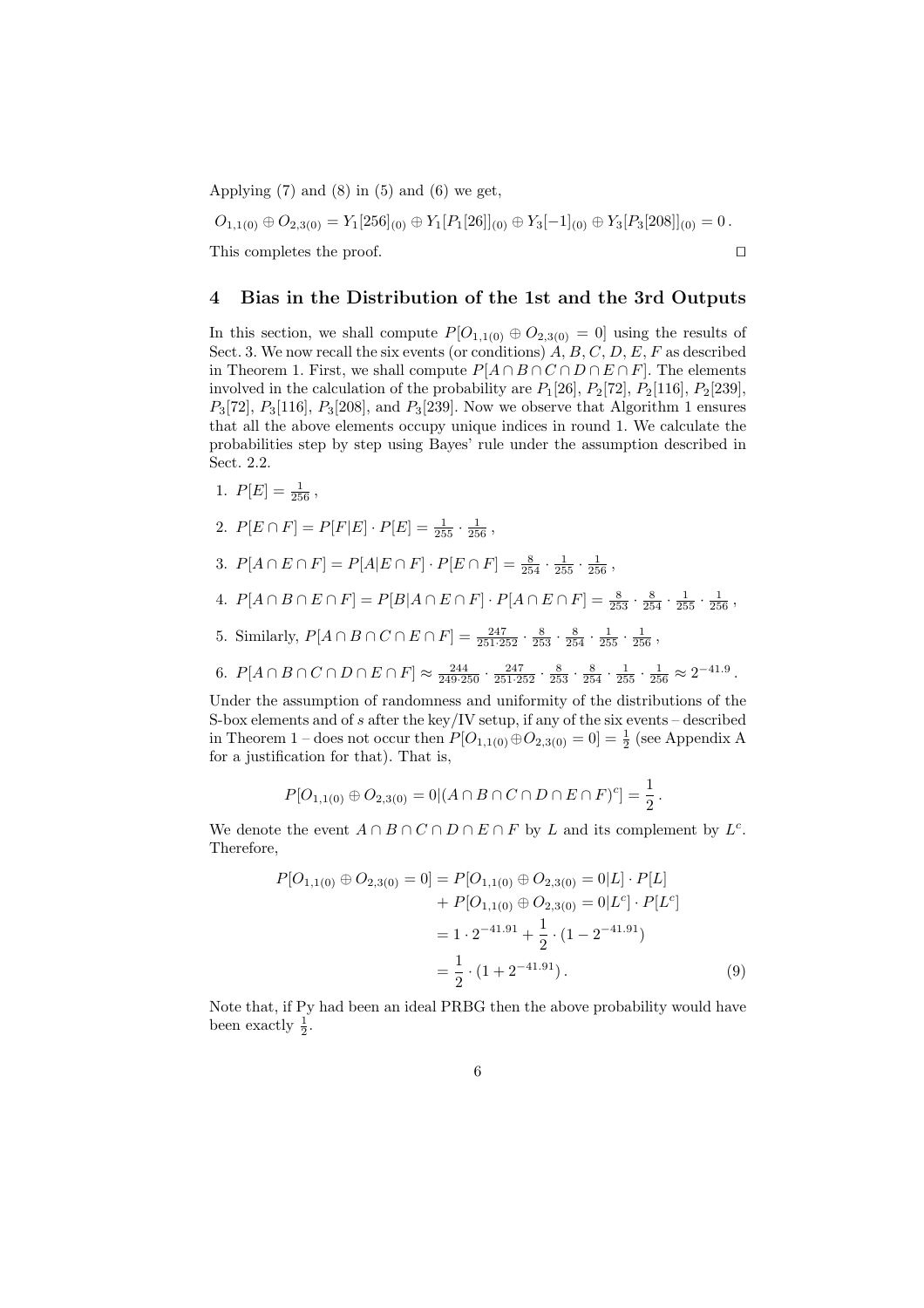### 5 The Distinguisher

A distinguisher is an algorithm which distinguishes a stream of bits from a perfectly random stream of bits, that is, a stream of bits that has been chosen according to the uniform distribution. There are several ways a cryptanalyst may try to distinguish between a string, generated by an insecure pseudorandom bit generator, and one from a perfectly random source. In one case, she selects a *single* key/IV randomly and produce keystream, seeded by the chosen key/IV, long enough to distinguish it from random with high success probability. This attack scenario is rather common and such distinguisher is called a regular distinguisher. In a different scenario, to build a distinguisher, the adversary may use many randomly chosen key/IV's rather than a single key and a few specified bytes from each of the keystreams generated by those key/IV's. The distinguisher, so constructed, is called a prefix distinguisher. A bias present in the output at time  $t$  in a single stream may hardly be detected by a *regular* distinguisher but a prefix distinguisher can easily discover the anomaly with a few bytes. This fact was nicely demonstrated by Mantin and Shamir [11] to detect a strong bias toward zero in the second output byte of RC4. In addition to that, there exist hybrid distinguishers that may fall between the above two extreme cases, that is, the adversary may use many key/IV's and for each key/IV she collects *long* keystream. The idea of constructing distinguishers using many randomly chosen key/IV's has been a well studied subject. Goldreich has shown that a distribution which is computationally indistinguishable from the uniform distribution based on a *single sample* is also *computationally indistinguishable* from the uniform distribution based on multiple samples [8].

The distinguishers that we construct in this section and Sect. 6, using the bias described in Sect. 4, are prefix distinguishers. In Sect. 7, we build a regular distinguisher; however, the number of outputs needed for this distinguisher exceeds the allowable keystream length per key/IV. In Section 8, we propose a hybrid distinguisher mainly to reduce the time cost of our prefix distinguisher.

| <b>Algorithm 2</b> A Distinguisher separating Py from Random          |
|-----------------------------------------------------------------------|
| <b>Input:</b> An <i>n</i> -bit sequence $(z_1, z_2, z_3, \dots, z_n)$ |
| <b>Output:</b> Whether the sequence is random or generated by Py      |
| 1: Compute LLR = $\sum_i \log(\frac{P_0[z_i]}{P_1[z_i]});$            |
| 2: If LLR $\geq 0$ then return 1 (i.e., "The sequence is from Py")    |
| else $0$ (i.e., "The sequence is random");                            |
|                                                                       |

Algorithm 2. The *prefix distinguisher* that separates Py from random is described in Algorithm 2. The input to the algorithm is a realization of the sequence of binary random variables  $(z_1, z_2, z_3, \dots, z_n)$ . The adversary first generates n key/IV pairs  $X_1, X_2, X_3, \cdots, X_n$  randomly and then computes  $z_i = O_{1,1(0)} \oplus O_{2,3(0)}$  for all  $X_i, 1 \leq i \leq n$ . Using the results obtained by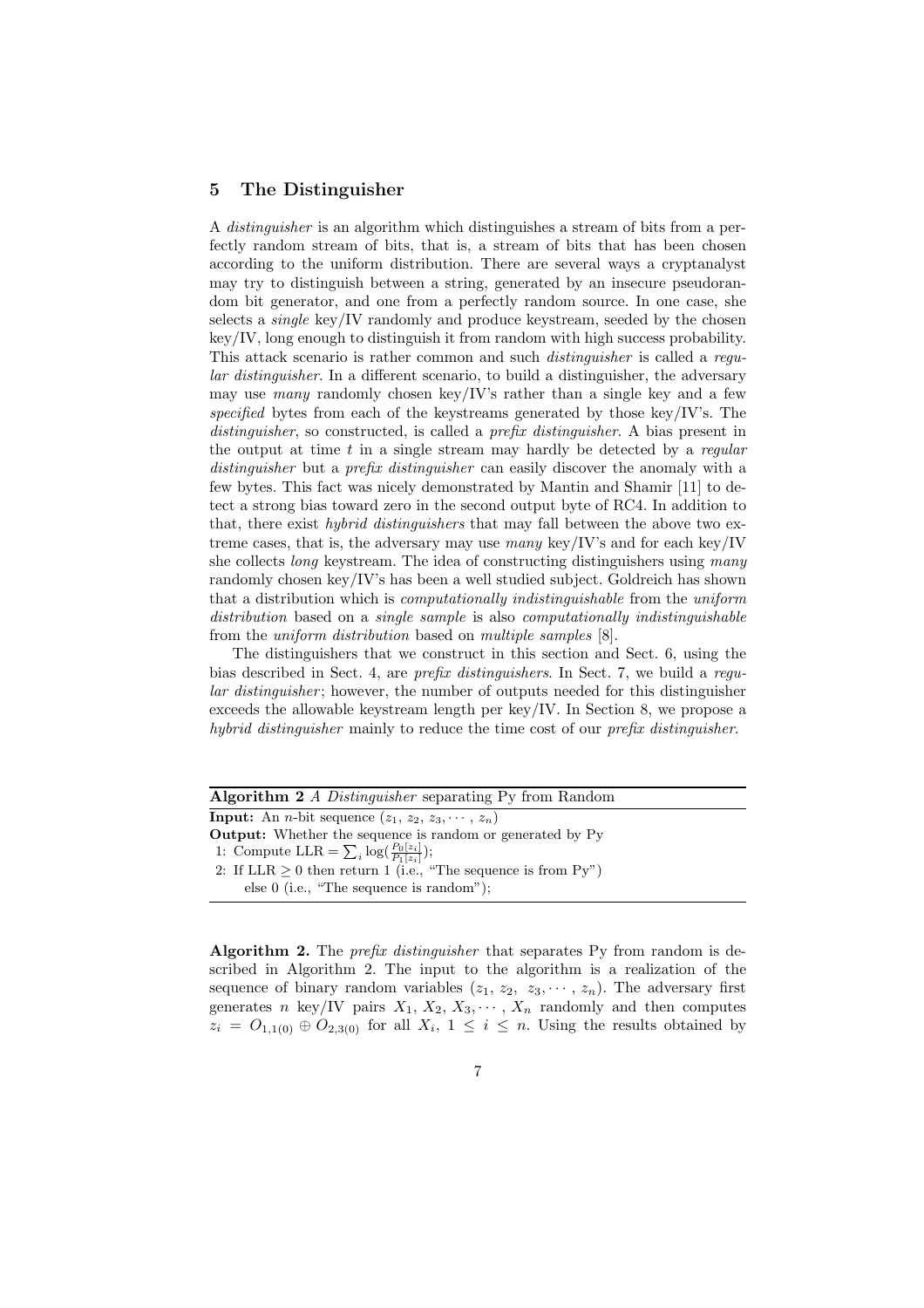Baignères, Junod and Vaudenay  $[1]$ , it can be shown that Algorithm 2 is an optimal distinguisher. Given a fixed number of samples, an optimal distinguisher attains the *maximum advantage*. Note that the random variables  $z_i$ 's are independent of each other and each of them follows the distribution computed in Sect. 4 (call the distribution  $D_0$ ). Let the uniform distribution on alphabet [0, 1] be denoted by  $D_1$ . In Algorithm 2,  $P_0[z_i]$  (shorthand for  $P_{D_0}[z_i]$ ) denotes the probability of occurrence of  $z_i$  when chosen according to  $D_0$  (similarly  $P_1[z_i]$ and  $P_{\mathsf{D}_1}[z_i]$ ).

Let the Algorithm 2, the sequence of variables  $(z_1, z_2, z_3, \dots, z_n)$  and the Let the Higginian 2, the sequence of variables  $(z_1, z_2, z_3, \dots, z_n)$  and the quantity  $\sum_i \log(\frac{P_0[z_i]}{P_1[z_i]})$  be denoted by  $\mathcal{F}$ ,  $Z$  and LLR respectively. Now we will compute the *advantage* of  $F$  (the advantage of this distinguisher has been independently calculated by Paul Crowley [5]). The advantage of a distinguisher – a measure indicating the efficiency of an algorithm to distinguish a distribution from another – is given by the following formula  $[1]$ :

$$
Adv_{\mathcal{F}}^{n} = \left| P_{\mathsf{D}_{0}^{n}}[\mathcal{F}(Z) = 1] - P_{\mathsf{D}_{1}^{n}}[\mathcal{F}(Z) = 1] \right|.
$$
 (10)

Following the results in [1], it can be shown that for large  $n$ ,

$$
P_{D_0^n}[\mathcal{F}(Z) = 1] = P_{D_0}[\text{LLR} \ge 0] \approx \Phi\left(\frac{\sqrt{n}\mu_0}{\sigma_0}\right),
$$
  

$$
P_{D_1^n}[\mathcal{F}(Z) = 1] = P_{D_1}[\text{LLR} \ge 0] \approx \Phi\left(\frac{\sqrt{n}\mu_1}{\sigma_1}\right).
$$

where  $\Phi$  is the standard normal distribution function expressed as,

$$
\Phi(z) = \frac{1}{\sqrt{2\pi}} \int_{-\infty}^{z} e^{-\frac{1}{2}u^2} du.
$$

If the two distributions  $D_0$  and  $D_1$  are close (i.e.,  $|P_0[z] - P_1[z]| \ll P_1[z]$  then

$$
\mu_0 \approx -\mu_1 \approx \frac{1}{2} \sum_{z \in [0,1]} \frac{(P_0[z] - P_1[z])^2}{P_1[z]} \text{ and } \sigma_0^2 \approx \sigma_1^2 \approx \sum_{z \in [0,1]} \frac{(P_0[z] - P_1[z])^2}{P_1[z]}.
$$

The above equations suggest that, for a given n, using the known distributions  $D_0$ and  $D_1$ , the *advantage* of Algorithm 2 can be computed from (10). Some simple calculations show that, if  $P_0[0] - P_1[0] = \frac{1}{M}$ , then, to ensure the *advantage* of the distinguisher to be greater than 0.5, the required number of samples is

$$
n = 0.4624 \cdot M^2. \tag{11}
$$

In the present case  $P_0[0] - P_1[0] = \frac{1}{2^{42.9}}$  (see Sect. 4). Therefore, from (11),  $n = 0.4624 \cdot (2^{42.9})^2 = 2^{84.7}$  samples (i.e., as many randomly chosen key/IV's) can distinguish Py from random with an advantage that exceeds 0.5. The time cost to build this distinguisher is  $t_{ini} \cdot 2^{84.7}$  where  $t_{ini}$  is the running time of the key/IV setup of Py. Note that, for each key/IV, we collect the first 24 bytes of the keystream. Therefore, the number of bytes required to establish the distinguisher is  $2^{84.7} \cdot 24 = 2^{89.2}$ .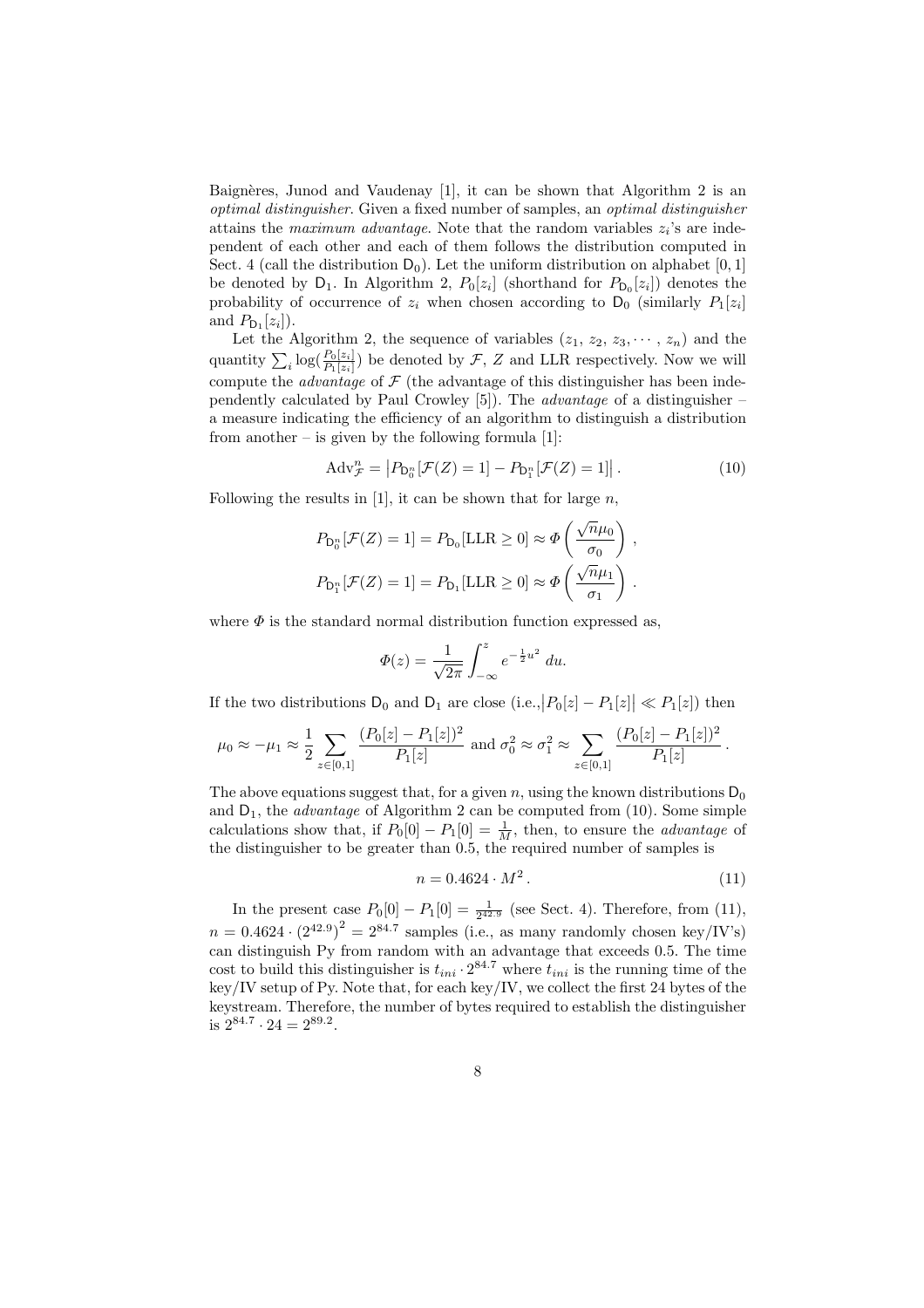### 6 Biases among other Pairs of Bits and Distinguishers

In Sect. 4, we have showed a bias in  $(O_{1,1(0)}, O_{2,3(0)})$ . In this section, we show that the bias is present in  $(O_{1,1(i)}, O_{2,3(i)})$ , where  $0 \le i \le 31$ ; however, the bias gradually reduces as  $i$  increases. From  $(1)$  and  $(2)$ , we get:

$$
O_{1,1(i)} = ROTL32(s_1, 25)_{(i)} \oplus Y_1[256]_{(i)} \oplus Y_1[P_1[26]]_{(i)} \oplus c_{1(i)},
$$
  
\n
$$
O_{2,3(i)} = s_{3(i)} \oplus Y_3[-1]_{(i)} \oplus Y_3[P_3[208]]_{(i)} \oplus c_{3(i)},
$$

where  $0 \le i \le 31$  and  $c_1$ ,  $c_3$  are the carry terms in (1) and (2) respectively.

A Special Case. If all the 6 conditions of Theorem 1 are satisfied,  $O_{1,1}$  and  $O_{2,3}$  can be written in the following form (see Theorem 1):

$$
O_{1,1} = (S \oplus G) + H, \tag{12}
$$

$$
O_{2,3} = (S \oplus H) + G, \tag{13}
$$

which implies that

$$
O_{1,1(i)} \oplus O_{2,3(i)} = c_{1(i)} \oplus c_{3(i)}, \quad 0 \le i \le 31,
$$

where the carries  $c_{1(i)}$  and  $c_{3(i)}$  can be calculated from the following recursive relations (note that  $c_{1(0)} = c_{3(0)} = 0$ ),

$$
c_{1(i)} = c_{1(i-1)}(S_{(i-1)} \oplus G_{(i-1)}) \oplus c_{1(i-1)}H_{(i-1)} \oplus H_{(i-1)}(S_{(i-1)} \oplus G_{(i-1)}),
$$
  
\n
$$
c_{3(i)} = c_{3(i-1)}(S_{(i-1)} \oplus H_{(i-1)}) \oplus c_{3(i-1)}G_{(i-1)} \oplus G_{(i-1)}(S_{(i-1)} \oplus H_{(i-1)}).
$$
\n(15)

Computing  $P[O_{1,1(i)} \oplus O_{2,3(i)} = 0]$ . Note that

$$
P[O_{1,1(i)} \oplus O_{2,3(i)} = 0] = P[O_{1,1(i)} \oplus O_{2,3(i)} = 0|L] \cdot P[L]
$$
  
+ 
$$
P[O_{1,1(i)} \oplus O_{2,3(i)} = 0|L^c] \cdot P[L^c]
$$
  
= 
$$
P[c_{1(i)} \oplus c_{3(i)} = 0|L] \cdot P[L]
$$
  
+ 
$$
P[O_{1,1(i)} \oplus O_{2,3(i)} = 0|L^c] \cdot P[L^c],
$$
 (16)

where  $i \in [0, 31]$  and the event L is  $A \cap B \cap C \cap D \cap E \cap F$ . Note that four components are involved in (16); they are  $P[L]$ ,  $P[L^c]$ ,  $p_i$  and  $X_i$ . Next, we show how to determine these four quantities.

**1,2. Computing**  $P[L]$  and  $P[L^c]$ : the results in Sect. 4 show that  $P[L] = 2^{-41.9}$ and  $P[L^c] = (1 - 2^{-41.9}).$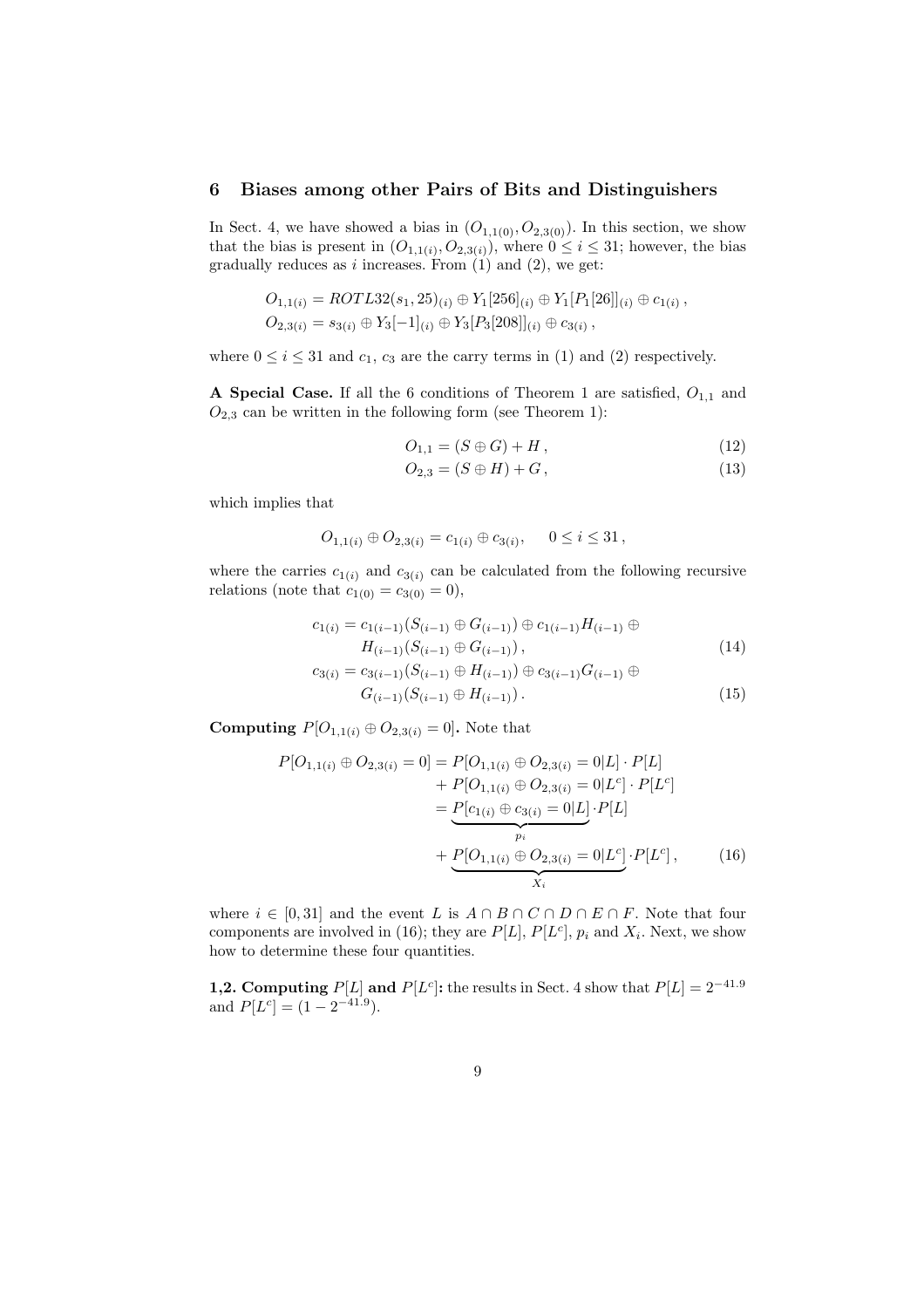**3. Computing**  $p_i$ : now we recursively compute  $P[c_{1(i)} \oplus c_{3(i)} = 0|L]$ , denoted by  $p_i$  in (16) (similarly  $p_{i-1}$  should be understood), from the following equation derived directly from (14) and (15).

$$
c_{1(i)} \oplus c_{3(i)} = (c_{1(i-1)} \oplus c_{3(i-1)})(S_{(i-1)} \oplus G_{(i-1)} \oplus H_{(i-1)}) \oplus S_{(i-1)}(G_{(i-1)} \oplus H_{(i-1)}).
$$
 (17)

Note that the variables  $G, H, S$  are uniformly distributed and independent. The truth table for (17) is shown in Table 1. From Table 1, using Bayes' rule, we

Table 1. Truth table for (17). The last column in each row indicates the probability of the occurrence of that row

| $ c_{1(i-1)} \oplus c_{3(i-1)} S_{(i-1)} B_{(i-1)} A_{(i-1)} c_{1(i)} \oplus c_{3(i)} $ |                |                |                |                  | Probability             |
|-----------------------------------------------------------------------------------------|----------------|----------------|----------------|------------------|-------------------------|
| $\theta$                                                                                | $\theta$       | $\overline{0}$ | $\overline{0}$ | 0                | $p_{i-1}/8$             |
| 0                                                                                       | $\overline{0}$ | $\overline{0}$ | 1              | $\boldsymbol{0}$ | $p_{i-1}/8$             |
| 0                                                                                       | 0              | 1              | $\overline{0}$ | 0                | $p_{i-1}/8$             |
| 0                                                                                       | 0              | 1              | 1              | $\theta$         | $p_{i-1}/8$             |
| 0                                                                                       | 1              | $\overline{0}$ | $\overline{0}$ | $\theta$         | $p_{i-1}/8$             |
| 0                                                                                       | 1              | $\overline{0}$ | 1              | 1                |                         |
| 0                                                                                       | 1              | 1              | $\overline{0}$ | 1                |                         |
| 0                                                                                       | 1              | 1              | 1              | 0                | $p_{i-1}/8$             |
| 1                                                                                       | 0              | $\overline{0}$ | $\overline{0}$ | 0                | $(\frac{1-p_{i-1}}{8})$ |
| 1                                                                                       | 0              | $\overline{0}$ | 1              | 1                |                         |
| 1                                                                                       | 0              | 1              | $\overline{0}$ | 1                |                         |
| 1                                                                                       | 0              | 1              | 1              | 0                | $(1-p_{i-1})/8$         |
|                                                                                         | 1              | $\overline{0}$ | $\overline{0}$ | 1                |                         |
| 1                                                                                       | 1              | $\overline{0}$ | 1              | 1                |                         |
| 1                                                                                       | 1              | 1              | $\overline{0}$ | 1                |                         |
|                                                                                         |                | 1              | 1              | 1                |                         |

obtain the following recursion to compute  $p_i$ ,

$$
p_i = \frac{p_{i-1}}{2} + \frac{1}{4} \, .
$$

We already know that  $p_0 = 1$  (i.e.,  $P[O_{1,1(0)} \oplus O_{2,3(0)} = 0|L] = 1$ ). Therefore, solving the above recurrence relation, finally we get

$$
p_i = \frac{1}{2} + \frac{1}{2^{i+1}}, \quad 0 \le i \le 31.
$$
 (18)

4. Computing  $X_i$ : according to the results obtained in Appendix A it is reasonable to assume that

$$
X_i = \frac{1}{2}
$$
, for all  $i \in [0, 24] \cup [26, 31]$ .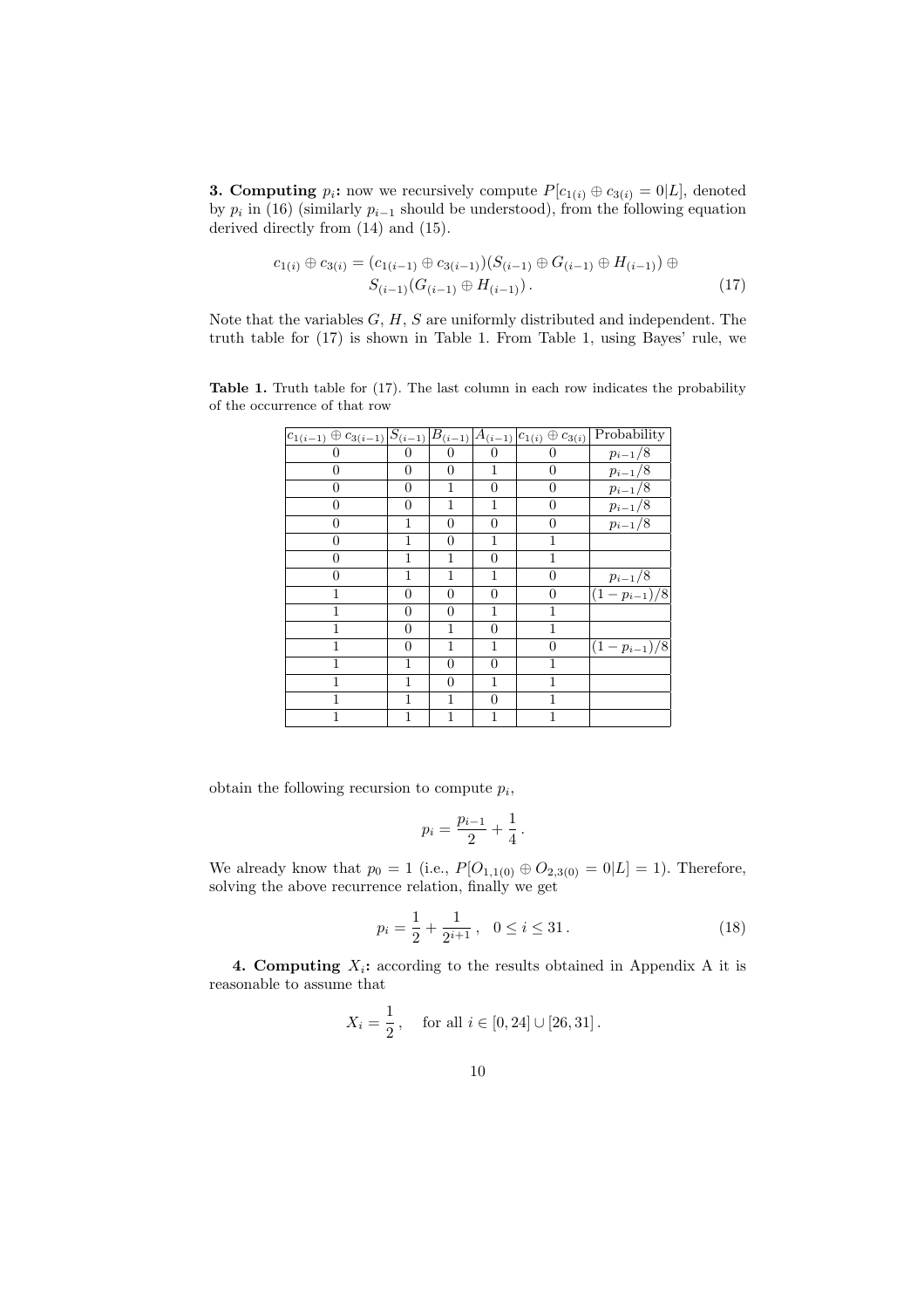General Expression. Using the above results, recalling (16), we find,

$$
P[O_{1,1(i)} \oplus O_{2,3(i)} = 0] = \frac{1}{2} (1 + 2^{-(41.9+i)}), \qquad (19)
$$

where  $i \in [0, 24] \cup [26, 31]$ . It is also reasonable to assume (due to the event L' as described in Appendix A) that

$$
P[O_{1,1(25)} \oplus O_{2,3(25)} = 0] \ge \frac{1}{2} (1 + 2^{-(41.9 + 25)})
$$
  

$$
\ge \frac{1}{2} (1 + 2^{-66.9}).
$$

From (19), one may see that  $P[O_{1,1(i)} \oplus O_{2,3(i)} = 0]$  attains the maximum value if  $i = 0$ . Our distinguisher, described in Sect. 4 and 5, exploits the case if  $i = 0$ . Equation (19) suggests that many distinguishers can be generated using different  $(O_{1,1(i)}, O_{2,3(i)})$ 's rather than only  $(O_{1,1(0)}, O_{2,3(0)})$ , however, the amount of bias decreases as i increases (i.e., we get the most effective distinguisher if  $i = 0$ ). For example, if  $i = 1$ ,

$$
P[O_{1,1(1)} \oplus O_{2,3(1)} = 0] = \frac{1}{2}(1 + 2^{-42.91}).
$$

For the above case, taking the 1st bits of  $O_{1,1}$  and  $O_{2,3}$ , the number of samples (i.e., the number of key/IV's) required to establish a distinguisher with advantage exceeding 0.5 is  $2^{86.7}$  (see (11)). Similarly, if we consider  $i = 2$  then the number of required samples is  $2^{88.7}$ .

# 7 Generalizing the Bias at Rounds t and  $t + 2$ : A Distinguisher Using a Single Keystream

Under assumptions similar to those in Sect. 2.2, the results of Sect. 3 and Sect. 4 are valid even if we consider any rounds t and  $t + 2$  ( $t > 0$ ) instead of just rounds 1 and 3. In other words, instead of  $(O_{1,1(0)}, O_{2,3(0)})$ , one can show that the bias exists even in the distribution of  $(O_{1,t(i)}, O_{2,(t+2)(i)})$ . Now, we state a theorem which is the generalized version of Theorem 1.

**Theorem 2.**  $O_{1,t(0)} = O_{2,(t+2)(0)}$  if the following six conditions on the elements of the S-box P are simultaneously satisfied.

- 1.  $P_{t+1}[116] \equiv -18 \pmod{32}$ ,
- 2.  $P_{t+2}[116] \equiv 7 \pmod{32}$ ,
- 3.  $P_{t+1}[72] = P_{t+2}[239] + 1$ ,
- 4.  $P_{t+1}[239] = P_{t+2}[72] + 1$ ,
- 5.  $P_t[26] = 1$ ,
- 6.  $P_{t+2}[208] = 254$ .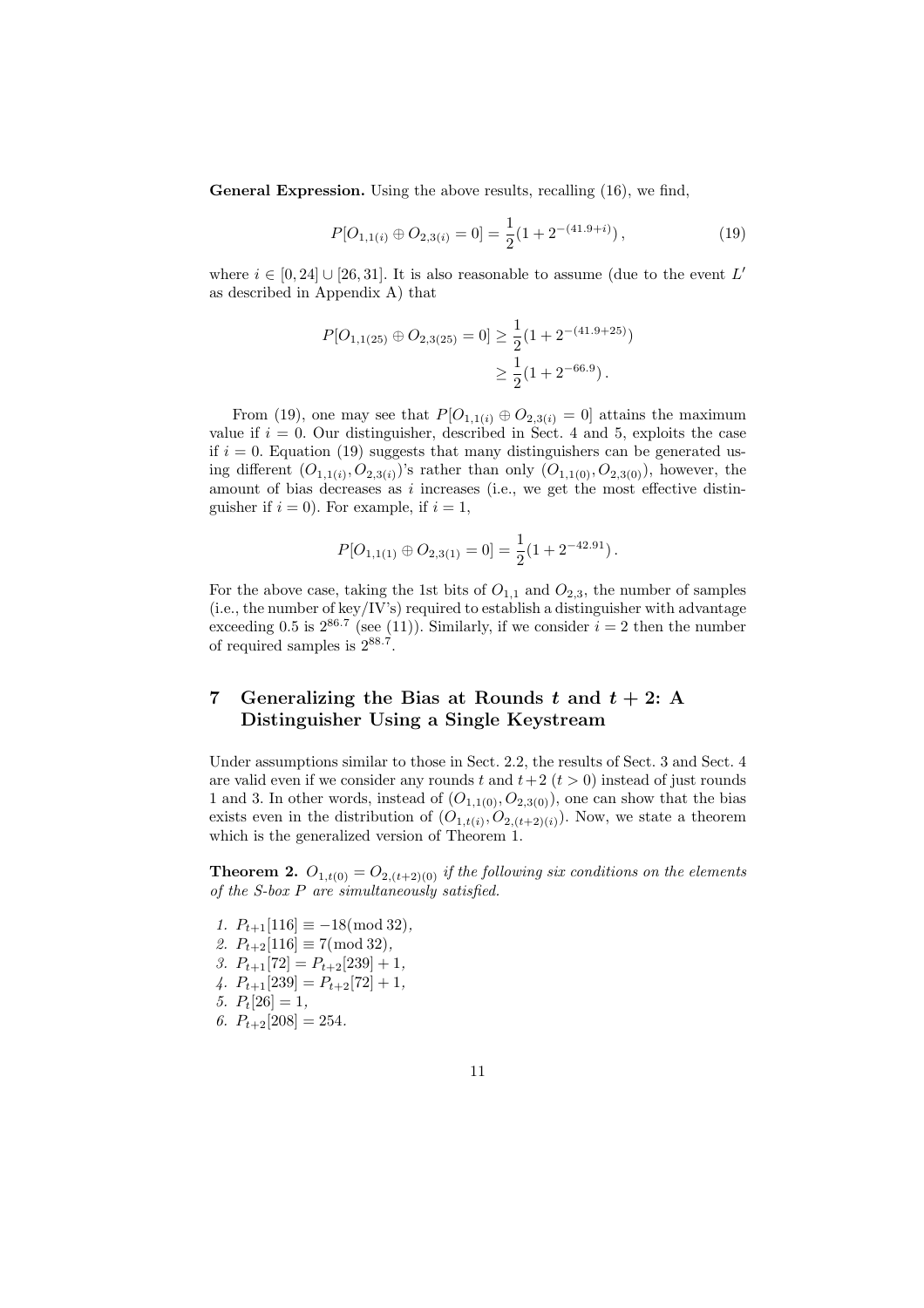Using the above theorem and the techniques used before, it is easy to show that (see  $(9)$ )

$$
P[O_{1,t(0)} \oplus O_{2,(t+2)(0)} = 0] = \frac{1}{2}(1 + 2^{-41.91}).
$$

The fact that the above probability is valid,  $\forall t > 0$ , allows us to generate a regular distinguisher with the number of rounds  $2^{84.7}$  of a single keystream (see Sect. 5 for a definition of a *regular distinguisher*). This means that  $2^{84.7} \times 2^3 =$  $2^{87.7}$  bytes of a single stream generated by a randomly chosen key/IV are sufficient to distinguish Py from random with success probability greater than 0.5. The work-load here is also comparable to  $2^{87.7}$ . However, this attack is rendered ineffective because the amount of required bytes falls outside the allowable keystream length of 2<sup>64</sup> bytes.

### 8 A More Efficient Hybrid Distinguisher

The results of Sect. 5 and Sect. 7 lead us in a natural way to build a hybrid distinguisher by making a trade-off between the number of key/IV's and output bytes per key/IV. It is apparent from the previous discussion that, to realize our distinguisher, we need  $2^{84.7}$  pairs of internal states (recall that the internal state of Py consists of the arrays  $P, Y$  and a 32-bit integer  $s$ ) with each pair being separated by one round. Then, under the assumption that the first state of each pair is randomly generated, those pairs can be used to build a distinguisher. As the allowable number of rounds per key/IV is  $2^{64-8} = 2^{56}$ , the number of required key/IV's is  $2^{84.7-56} = 2^{28.7}$  to construct this hybrid distinguisher. The main difference between the *prefix distinguisher* in Sect. 5 and this *hybrid* distinguisher is that the running time to build this hybrid distinguisher is much smaller, as it requires the key/IV setup to run only for  $2^{28.7}$  times compared to  $2^{84.7}$  times for the previous *prefix distinguisher*. Therefore, the time and the data complexity of this distinguisher are  $t_r \cdot 2^{84.7}$  and  $2^{87.7}$  bytes respectively, where  $t_r$  is the running time of a single round of Py. Furthermore, this hybrid distinguisher does not breach the cipher specifications.

### 9 Do Our Distinguishers Break the Cipher Py?

The subject of what constitutes a break of a *practical stream cipher* or a PRBG is a highly contentious issue even if the area is quite well developed in theory. Theoretically, a cryptographically strong pseudorandom bit generator (CSPRBG) is an algorithm  $A$  that, on being given a random seed  $k$  as input, generates a sequence of pseudo-random bits  $a_1, a_2, a_3, \cdots$ . The function A possesses the following properties (see Blum and Micali [4]):

- 1. Each bit  $a_i$  can be produced in time polynomial in the length of seed k.
- 2. Given the algorithm  $A$  and the first  $s$  output bits generated by an unknown seed k, it is *computationally infeasible* to predict the  $s + 1$ st bit with biased probability. The s is polynomial in the length of the seed  $k$ .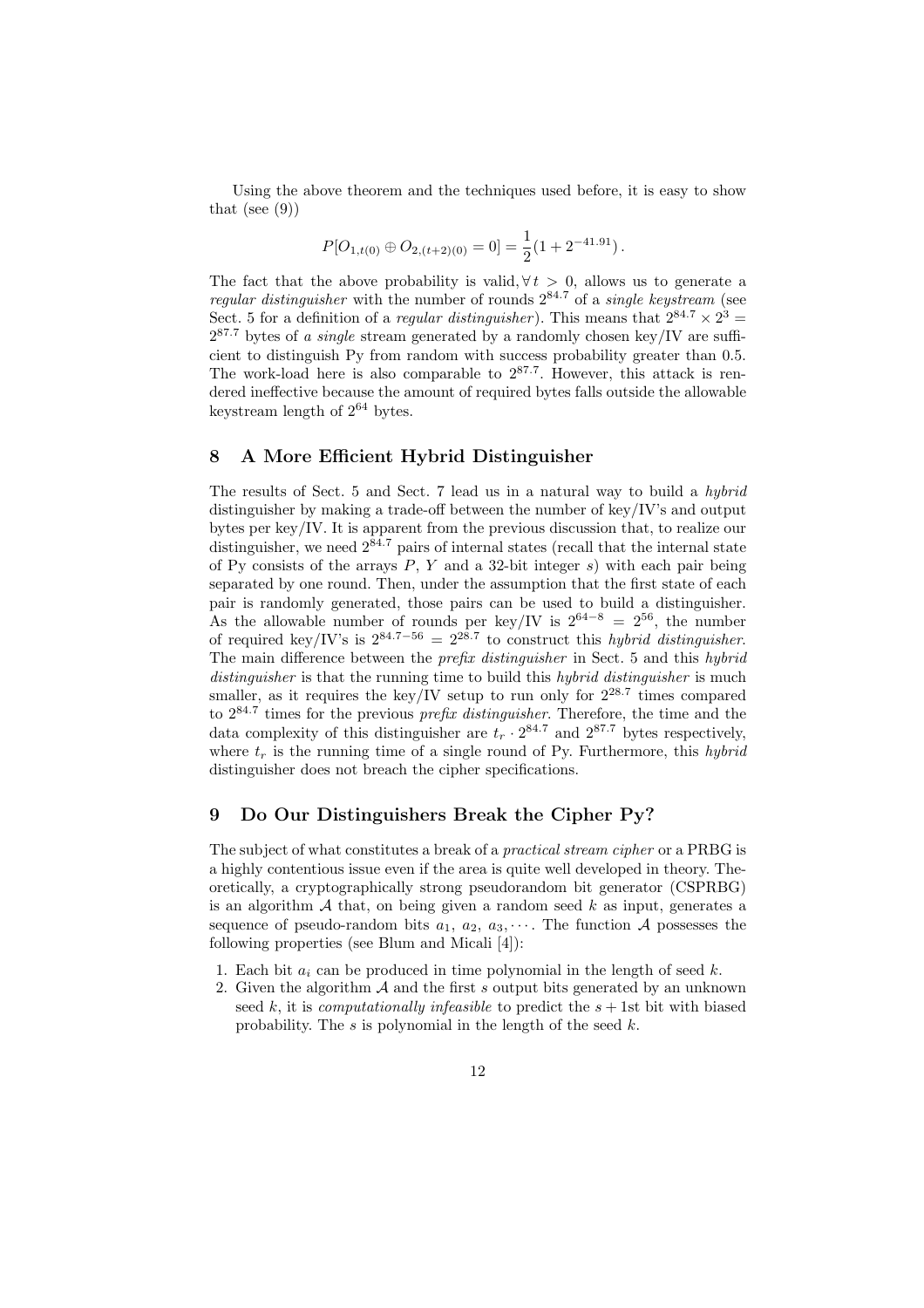We see that, theoretically, a PRBG is studied according to how it behaves when the length of seed is increased asymptotically. The major problem in fitting the analyses of practical stream ciphers into the above framework is that, most of the ciphers work with fixed sized keys and keystream bits (e.g. Py allows 256 bit key and  $2^{64}$  bytes of keystream per key/IV pair). Such constraints make the asymptotic analyses of practical stream ciphers impossible. For a practical PRBG with a *fixed sized key* (such as Py), given the first s output bits generated by an unknown key/IV, the  $s + 1$ st bit can be predicted with a high probability with running time bounded above by a trivial exhaustive search. As there is no non-trivial upper bound on the running time of a distinguishing attack on a stream cipher (or PRBG) with a fixed sized key, any legal distinguishing attack with running time less than exhaustive search constitutes an academic break of the cipher.<sup>1</sup> Therefore, our attacks from Sect. 5, Sect. 6 and Sect. 8 imply a theoretical break of Py. However, it should be noted that each of the attacks presented in the paper requires a workload larger than  $2^{85}$  and therefore, poses no practical threats to the cipher.

### Do our distinguishing attacks on Py violate the designers' claims?

The stream cipher Py is claimed by the designers to have up to 256-bit security (see Appendix A of [3]). In the authors' words, "The security claims are for keys up to 256 bits (32 bytes) and IVs up to 128 bits (16 bytes)". 256-bit is also the category of security level under which Py is included in the ECRYPT project [6]. According to the discussion on the definition of  $n$ -bit security of a perfectly secure stream cipher, it is clear that this claim is compromised by our attacks.

However, in Sect. 6.1 of [3], the authors claim,"There are no distinguishing attacks that succeed given less than  $2^{64}$  bytes of key stream with a complexity less than of exhaustive search." It is understood from [2], that those  $2^{64}$  bytes, as mentioned in the claim, may be generated by many keys rather than a single key. Under this interpretation, our attacks do not violate this claim, since our best attack requires  $2^{87.7}$  bytes of output.

As a result we conclude that two claims, mentioned above, contradict each other with respect to the attacks mentioned in this paper. At this point, we leave it to the reader to decide on the implications of our distinguishers.

# 10 Future Work

One could try to combine the individual biases of the pairs of bits presented here to develop a more sophisticated distinguisher with fewer output bytes. Paul Crowley has reduced the time and output bytes of our distinguisher to  $2^{72}$  each, by analyzing our observation in Sect. 3 using a Hidden Markov Model [5]. A plausible strategy consists of identifying many more correlations between internal

 $1 \text{ A }$  legal distinguishing attack is the one which does not violate the specified parameters of the cipher.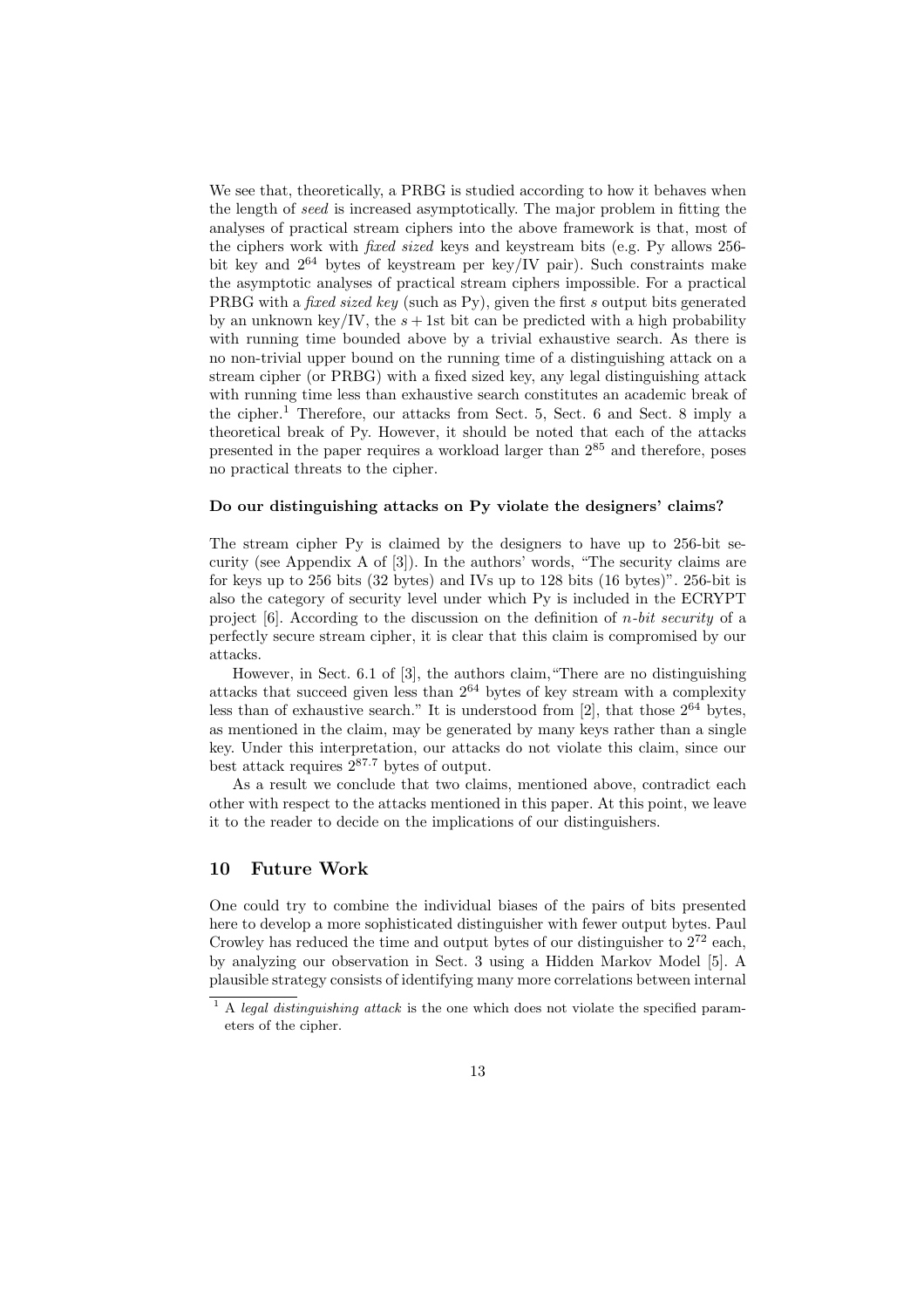and external states of Py in order to reduce the time and data complexity of the distinguisher.

# 11 Conclusion and Remarks

The paper presented several weaknesses of the stream cipher Py. We discovered a class of distinguishers for the cipher, the best of which works with  $2^{87.7}$  bytes and comparable time. We also showed that the output stream of Py with a recommended keystream length of  $2^{64}$  bytes, contains biases at different points – this fact can be exploited to build more effective distinguishers. These results break the cipher Py academically. However, the data complexity for the best distinguishing attack falls well beyond the time complexity what is feasible today. Therefore, these weaknesses pose no practical threat to the security of the cipher at this moment. However, the shortened version of Py, known as Py6, may contain more serious weaknesses than the ones described here, but the complete description of Py6 has not been provided in [3].

### Acknowledgments

We thank Paul Crowley for providing us with useful references. It is a great pleasure to thank Eli Biham for his comments on our work. Thanks are due to Hongjun Wu and Jongsung Kim for numerous valuable discussions. We also acknowledge the constructive comments of the anonymous reviewers of FSE'06.

### References

- 1. T. Baignères, P. Junod and S. Vaudenay, "How Far Can We Go Beyond Linear Cryptanalysis?,"Asiacrypt 2004 (P. Lee, ed.), vol. 3329 of LNCS, pp. 432–450, Springer-Verlag, 2004.
- 2. E. Biham, Personal Communication, Dec. 2005.
- 3. E. Biham, J. Seberry, "Py (Roo): A Fast and Secure Stream Cipher using Rolling Arrays," eSTREAM, ECRYPT Stream Cipher Project, Report 2005/023, 2005.
- 4. M. Blum, S. Micali, "How to Generate Cyptographically Strong Sequence of Psudorandom Bits,"Siam Journal of Computing, vol. 13, No. 4, pp. 850–864, November 1984.
- 5. P. Crowley, "Improved Cryptanalysis of Py," Workshop Record of SASC 2006 Stream Ciphers Revisited, ECRYPT Network of Excellence in Cryptology, February 2006, Leuven (Belgium), pp. 52–60.
- 6. Daniel. J. Bernstein, "Comparison of 256-bit stream ciphers at the beginning of 2006," Workshop Record of SASC 2006 – Stream Ciphers Revisited, ECRYPT Network of Excellence in Cryptology, pp. 70–83.
- 7. Ecrypt, http://www.ecrypt.eu.org.
- 8. O. Goldreich, "Lecture Notes on Pseudorandomness–Part-I," Department of Computer Science, Wiezmann Institute of Science, Rehovot, Israel, January 23, 2001.
- 9. G. Gong, K. C. Gupta, M. Hell, Y. Nawaz, "Towards a General RC4-Like Keystream Generator," First SKLOIS Conference, CISC 2005 (D. Feng, D. Lin, M. Yung, eds.), vol. 3822 of LNCS, pp. 162–174, Springer-Verlag, 2005.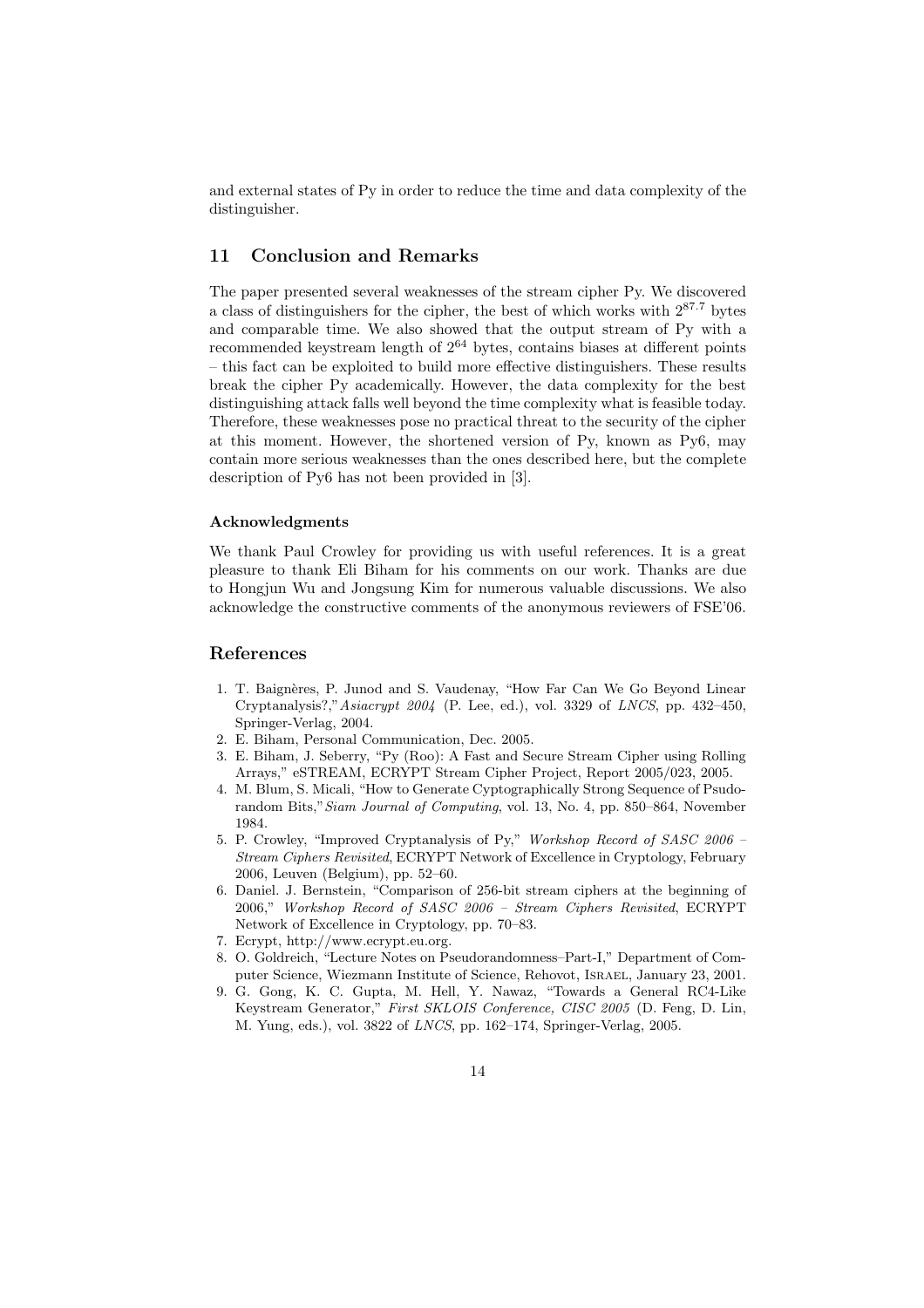- 10. Robert J. Jenkins Jr., "ISAAC," Fast Software Encryption 1996 (D. Gollmann, ed.), vol. 1039 of LNCS, pp. 41–49, Springer-Verlag, 1996.
- 11. I. Mantin, A. Shamir, "A Practical Attack on Broadcast RC4," Fast Software Encryption 2001 (M. Matsui, ed.), vol. 2355 of  $LNCS$ , pp. 152–164, Springer-Verlag, 2001.
- 12. NESSIE: New European Schemes for Signature, Integrity and Encryption, http://www.cryptonessie.org.
- 13. Souradyuti Paul, Bart Preneel, "A New Weakness in the RC4 Keystream Generator and an Approach to Improve the Security of the Cipher," Fast Software Encryption 2004 (B. Roy, ed.), vol. 3017 of LNCS, pp. 245–259, Springer-Verlag, 2004.
- 14. Hongjun Wu, "A New Stream Cipher HC-256," Fast Software Encryption 2004 (B. Roy, ed.), vol. 3017 of LNCS, pp. 226–244, Springer-Verlag, 2004.
- 15. Bartosz Zoltak, "VMPC One-Way Function and Stream Cipher," Fast Software Encryption 2004 (B. Roy, ed.), vol. 3017 of LNCS, pp. 210–225, Springer-Verlag, 2004.

# A Uniformity of Bits If L Does Not Occur

We first write the general formula to calculate  $Z = O_{1,1} \oplus O_{2,3}$ .

$$
O_{1,1} = (ROT32(s, 25) \oplus G) + H,
$$
\n<sup>(20)</sup>

$$
O_{2,3} = (ROT32 (ROT32(s + I - J, r) + K - L, l) \oplus M) + N, \tag{21}
$$

where

 $s = s_1, G = Y_1[256], H = Y_1[P_1[26]], I = Y_2[P_2[72]], J = Y_2[P_2[239]], r =$  $P_2[116] + 18 \mod 32, K = Y_3[P_3[72]], L = Y_3[P_3[239]], l = P_3[116] + 18 \mod 32,$  $M = Y_3[-1], N = Y_3[P_3[208]].$ 

Below we isolate 18 cases, divided into 4 groups, where the relation between internal and external states is not trivial. The symbol '/' is used to mean 'or'. Note that the equalities in each group are satisfied if they do not violate the condition of uniqueness of permutation elements of S-box P. The notation  $A \Leftrightarrow$ B signifies that the A and B are identical elements in two different rounds of the S-box Y (i.e.,  $A = B$  but their indices may be changed in different rounds).

- 1.  $I \Leftrightarrow N/M$ ,  $J \Leftrightarrow M/N$ ,  $K \Leftrightarrow G/H$ ,  $L \Leftrightarrow H/G$  (a total of 4 cases). See Fig.2.
- 2.  $I \Leftrightarrow K/L$ ,  $J \Leftrightarrow L/K$ ,  $M \Leftrightarrow H$ ,  $N \Leftrightarrow G$  (a total of 2 cases). See Fig.3.
- 3.  $I \Leftrightarrow N/M$ ,  $J \Leftrightarrow K/L$ . The G is identical to one of the remaining two elements (so is the  $H$ ) (a total of 6 cases). See Fig.2.
- 4. Similar to the above,  $J \Leftrightarrow M/N$ ,  $I \Leftrightarrow L/K$ . The G is identical to one of the remaining two elements (so is the  $H$ ) (a total of 6 cases).

**Fact 1** After the key/IV setup, if the permutation P falls outside all of the 18 cases described above then  $O_{1,1}$  and  $O_{2,3}$  are independent and uniformly distributed over  $[2^{32} - 1, 0]$ .

Now we denote  $O_{1,1(0)} \oplus O_{2,3(0)}$  by  $R_0$ .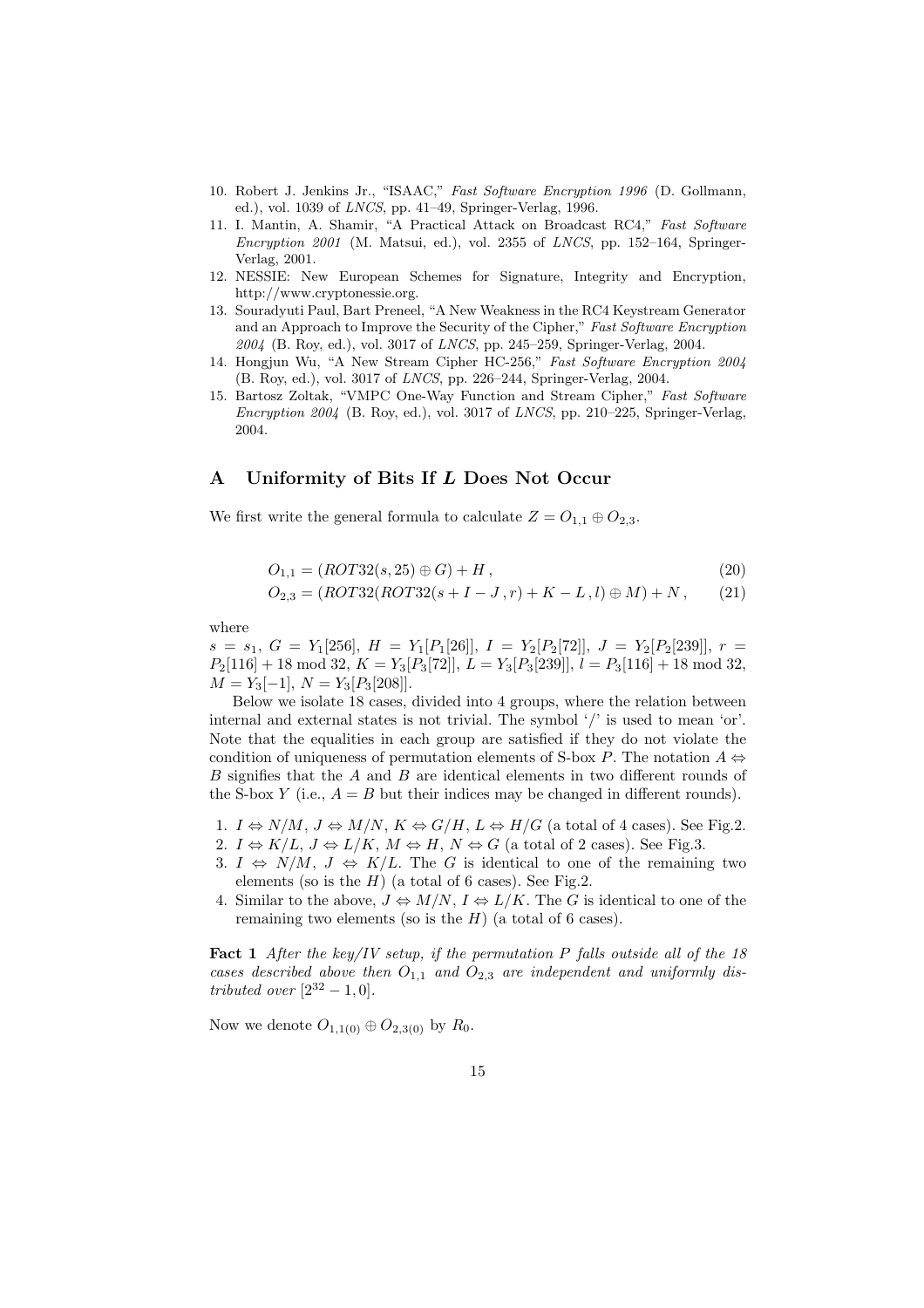

Fig. 2.

**Theorem 3.** After the key/IV setup, let the S-box P be one of the 16 cases described in Groups 1,3 and 4. Then

$$
Prob[R_0 = 0 | P] = \frac{1}{2}.
$$

Proof. Now we prove the theorem by considering Groups 1, 3 and 4 separately. **Group 1** (see Fig. 2). For this group,  $R_0$  can be written in the following form,

$$
R_0 = s_{(7)} \oplus s_{(w)} \oplus (G_{(0)} \oplus H_{(0)} \oplus K_{(u)} \oplus L_{(u)})
$$
  

$$
\oplus (I_{(w)} \oplus J_{(w)} \oplus M_{(0)} \oplus N_{(0)}) \oplus C.
$$

Note that the  $C$  is a nonlinear function of several bits of  $s, M, N, H, G$ . Now we take three possible subcases.

- 1. If  $u \neq 0$  then  $R_0$  is uniformly distributed since C is independent of  $K_{(u)}$  and  $L_{(u)}$ .
- 2. If  $u = 0, w \neq 0$  then  $R_0$  is uniformly distributed since C is independent of  $I_{(w)}$  and  $J_{(w)}$ .

3. If  $u = 0$ ,  $w = 0$  then  $R_0 = s_{(7)} \oplus s_{(0)}$ . Therefore,  $R_0$  is uniformly distributed.

Group 3 (see Fig. 2).  $R_0$  can be written in the following form,

$$
R_0 = s_{(7)} \oplus s_{(w)} \oplus (G_{(0)} \oplus N_{(0)}) \oplus (K_{(u)} \oplus J_{(w)})
$$
  

$$
\oplus (H_{(0)} \oplus L_{(u)}) \oplus (M_{(0)} \oplus I_{(w)}) \oplus C.
$$

Of the 6 cases in Group 3, we are considering only the following case where  $I \Leftrightarrow M, J \Leftrightarrow K, G \Leftrightarrow N$  and  $H \Leftrightarrow L$ . In a similar way as above we divide this case into three subcases.

1. If  $u \neq 0$  then C is independent of  $L_{(u)}$  and thus  $R_0$  is uniformly distributed.